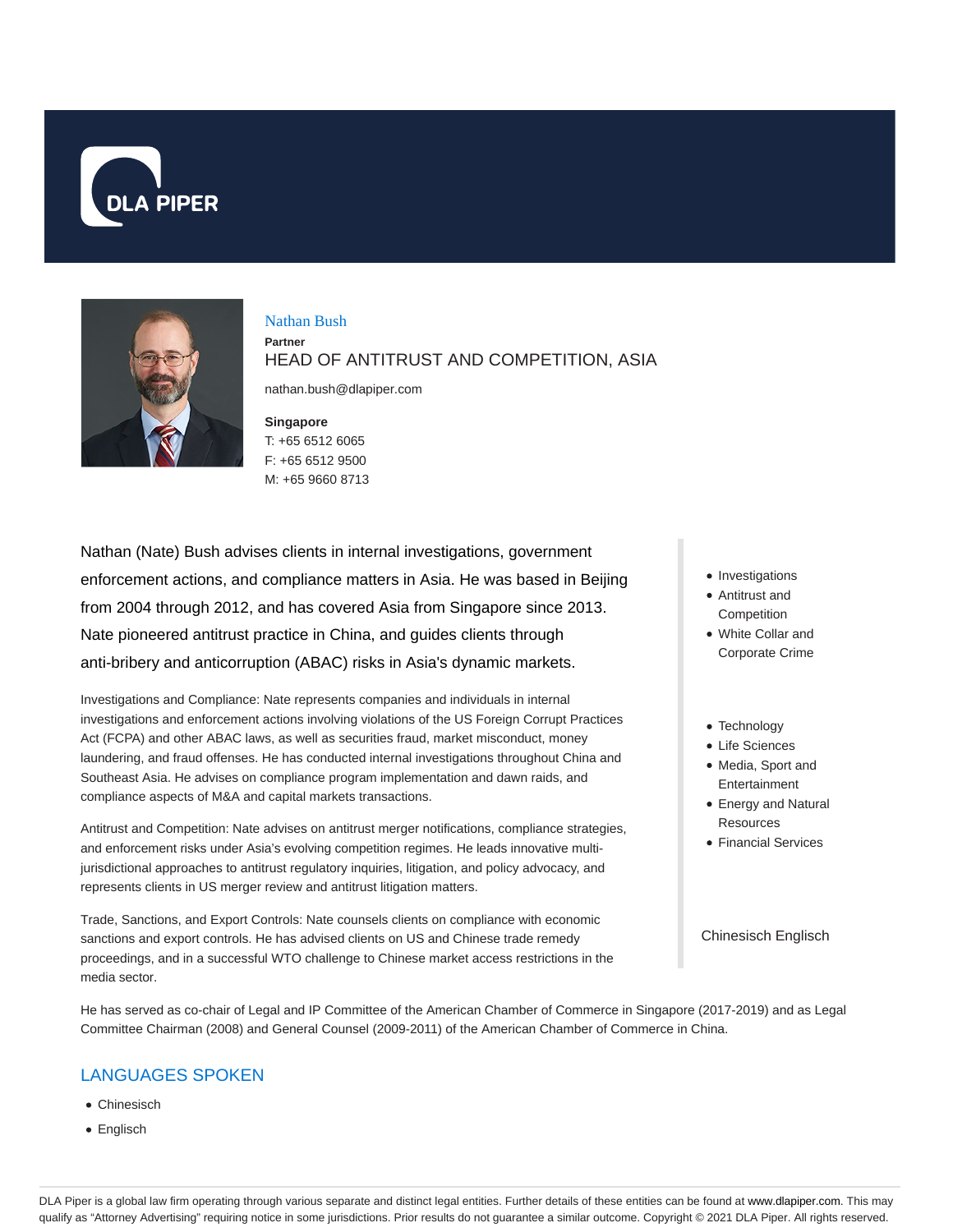## ANTI-BRIBERY AND ANTICORRUPTION

- Conducted internal investigations of potential liability under the US Foreign Corrupt Practices Act (FCPA) and local anticorruption rules involving:
	- hiring of relatives of politically connected persons by a financial institution in China.
	- o clinical trials in China by a pharmaceutical company.
	- use of intermediaries by a financial institution in Indonesia.
	- marketing and customs clearance practices of a US issuer's operations in Singapore, China, Indonesia, and Malaysia.

## FRAUD AND CORPORATE MISCONDUCT

Advised a financial institution in connection with a Monetary Authority of Singapore investigation into misconduct by foreign exchange and interest rate traders.

## ANTITRUST AND COMPETITION

- Represented Time Warner in Chinese merger review of its USD85 billion purchase by AT&T.
- Represented major Asian semiconductor company in multi-jurisdictional opposition to a merger of top two manufacturers of semiconductor fabrication equipment, leading to abandonment of the transaction due to objections from competition authorities.
- Advised hard-drive manufacturer in obtaining conditional clearance of acquisition of competitor in China.
- Advised US entertainment company on antitrust and other regulatory issues regarding strategic joint venture with Chinese entertainment company.

## INTERNATIONAL TRADE, SANCTIONS AND EXPORT CONTROLS

Represented US publishing company challenging Chinese restrictions on market access for foreign publishers and publications in support of successful US claims before WTO panel and WTO Appellate Body.

### VITA

# **Zulassung**

Attorney-at-law admitted with the District of Columbia Bar

# Empfehlung

- Named by Chambers Asia Pacific 2018 as a leading individual and by Chambers Asia Pacific 2019 in Band 2 in the area of Corporate Investigations/Anti-Corruption - Singapore.
- Recognized by Chambers Global 2019 for "expertise based abroad" in the area of Competition/Antitrust (International Firms) China.

# Ausbildung

- Harvard Law School, Cambridge, MA, 1997-2000. Juris Doctorate (J.D.), Cum Laude, 2000
- Harvard Asia Quarterly, Editor in Chief, 1998-200
- Harvard International Law Journal, Submissions Committee, 1998-1999
- Harvard Asia Law Society (HALS), 1999-2000. Executive Committee Member, 1998-2000
- University of Virginia, Charlottesville, VA, 1991-1995. B.A. in Government & Foreign Affairs, East Asian Studies (Minor), 1995
- Judicial Clerkship, Hon. Leonie M. Brinkema, U.S. District Court, E.D. Va. 2000-2001

# **Mitgliedschaften**

DLA Piper is a global law firm operating through various separate and distinct legal entities. Further details of these entities can be found at www.dlapiper.com. This may qualify as "Attorney Advertising" requiring notice in some jurisdictions. Prior results do not guarantee a similar outcome. Copyright © 2021 DLA Piper. All rights reserved.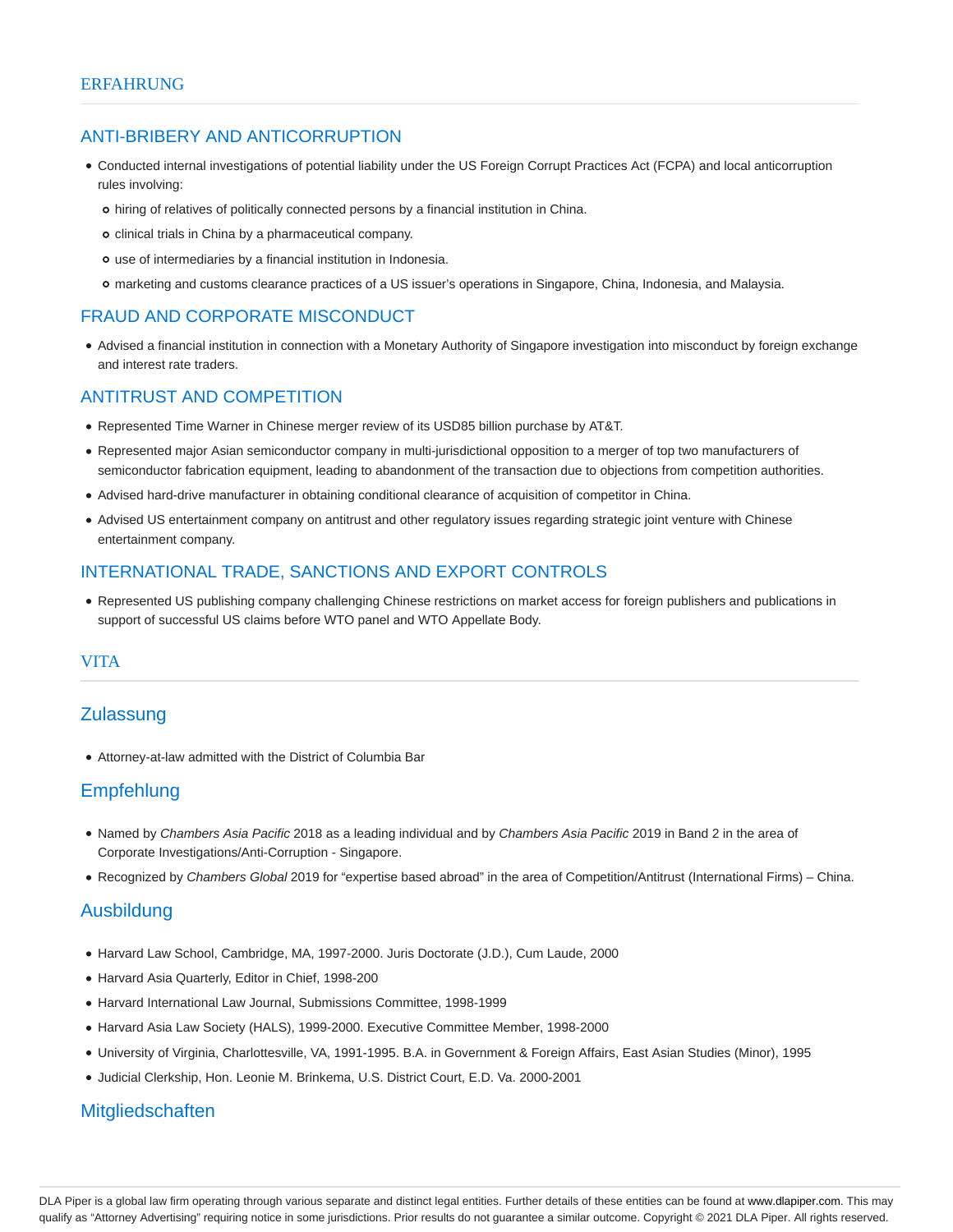- Member, ABA Antitrust Section, Long Range Planning Committee, 2019
- Co-Chair, IP and Legal Committee, American Chamber of Commerce in Singapore, 2016-present
- General Counsel (Volunteer), American Chamber of Commerce in China, 2009-2011
- Chair, Legal Committee, American Chamber of Commerce in China, 2008

### **Admissions**

District of Columbia, Virginia

### **AKTUELLES**

# Publikationen

**Coming soon: a national security screening mechanism for outbound investments**

28 June 2022 The US would not be alone in regulating outbound investment.

**Antitrust Matters – April 2022**

28 April 2022 Antitrust Matters Dear Reader,

**Global Sanctions Update**

8 March 2022 Global Sanctions Alert Our International Trade team have summarised the latest developments in global sanctions and how to navigate the implications on your business.

**Singapore - Global bribery offenses guide**

11 January 2022

**Antitrust Matters – September 2021**

7 September 2021 Antitrust Matters

We are pleased to share with you a New Edition of our periodical global publication Antitrust Matters.

**Framing patents as essential facilities in Chinese antitrust: Ningbo Ketian Magnet Co., Ltd. v. Hitachi Metals**

DLA Piper is a global law firm operating through various separate and distinct legal entities. Further details of these entities can be found at www.dlapiper.com. This may qualify as "Attorney Advertising" requiring notice in some jurisdictions. Prior results do not guarantee a similar outcome. Copyright @ 2021 DLA Piper. All rights reserved.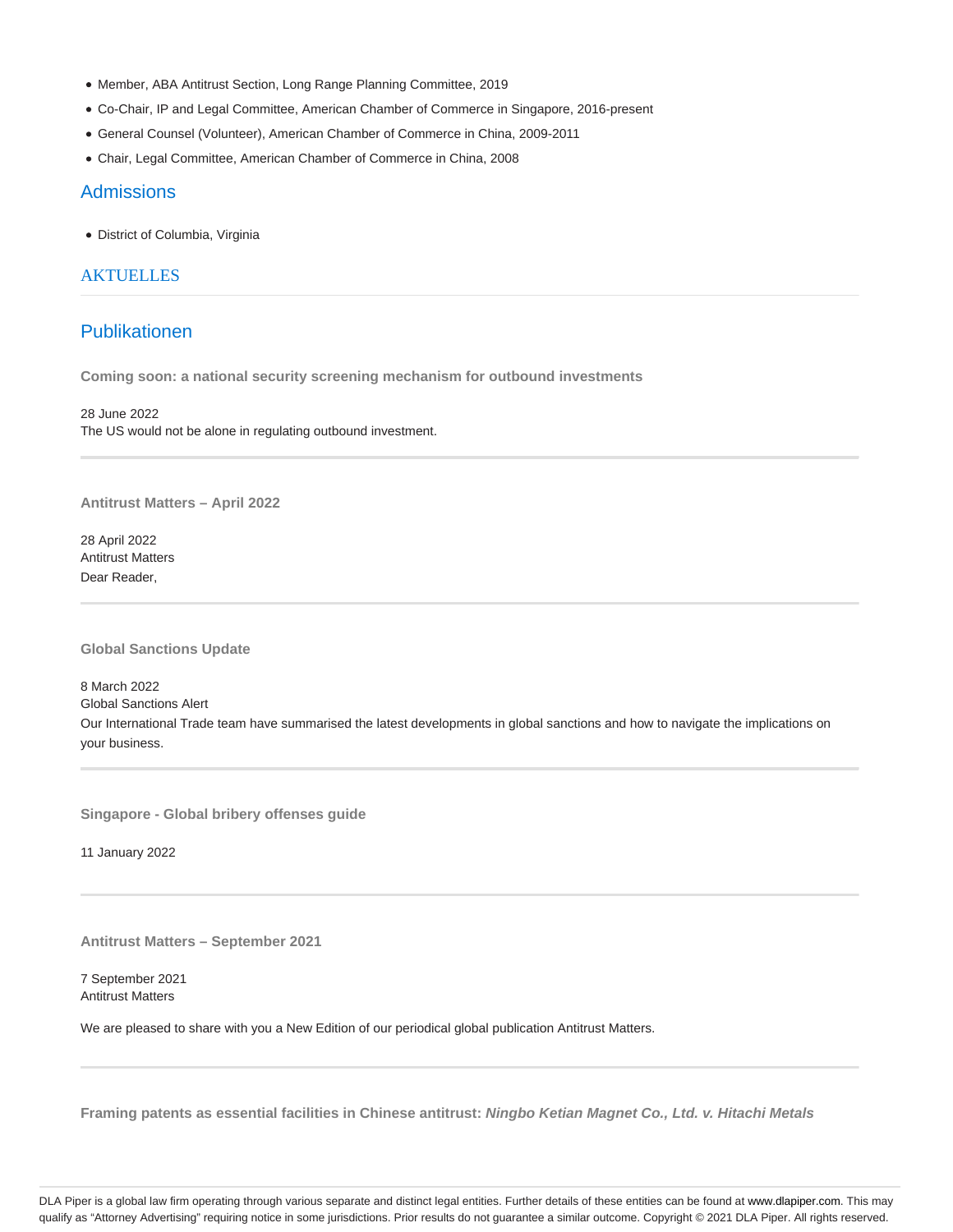7 September 2021

### Antitrust Matters

A Chinese court recently ruled in Ningbo Ketian Magnet Co., Ltd. v. Hitachi Metals, Ltd. that a patent-holder's refusal to license patents for producing rare-earth magnets to competitors constituted an abuse of dominance in violation of China's Antimonopoly Law (AML).

**Multi-jurisdiction guide for screening foreign investments**

### 26 May 2021

The aim of this guide is not to substitute proper due diligence and specialized advice when conducting business, it will hopefully help the reader navigate the different FDI regimes. Particularly in this complex context and in view of the proliferation of new regimes, by explaining the key aspects of regimes including main issues to consider, thresholds and proceedings to take into consideration when investing in our globalized world.

**China's Expanding Economic Sanctions Regime**

### 31 March 2021

On March 22, 2021, the European Union (EU) and the governments of the US, Canada, and the UK concurrently imposed sanctions on individual Chinese officials and a Chinese entity based on findings of human rights violations in Xinjiang.

**China's Blocking Rules: New trade-compliance dilemmas for third-country companies**

#### 25 January 2021

The Blocking Rules respond to the increased use of "secondary" economic sanctions and export controls by the US.

### **China's First Measures Under New Export Control Law Target Encryption Products**

#### 7 December 2020

China's new Export Control Law took effect on December 1, 2020. The next day, the Ministry of Commerce, together with the State Cryptography Administration and the General Administration of Customs, released a circular that includes the first list of products and technologies focusing on commercial encryption products and technologies.

### **China's New Export Control Law**

#### 19 October 2020

On October 17, 2020, the Standing Committee of China's National People's Congress passed the Export Control Law (the ECL), which will take effect on December 1, 2020. The ECL establishes China's first comprehensive framework for restricting exports of military and dual-use products and technology for national security and public policy reasons.

- "China Competition Law Update," China Law & Practice (bimonthly column, 2014-2018)
- Competition Laws Outside the US, ABA Treatise, China Chapter

# Seminare und Veranstaltungen

DLA Piper is a global law firm operating through various separate and distinct legal entities. Further details of these entities can be found at www.dlapiper.com. This may qualify as "Attorney Advertising" requiring notice in some jurisdictions. Prior results do not guarantee a similar outcome. Copyright @ 2021 DLA Piper. All rights reserved.